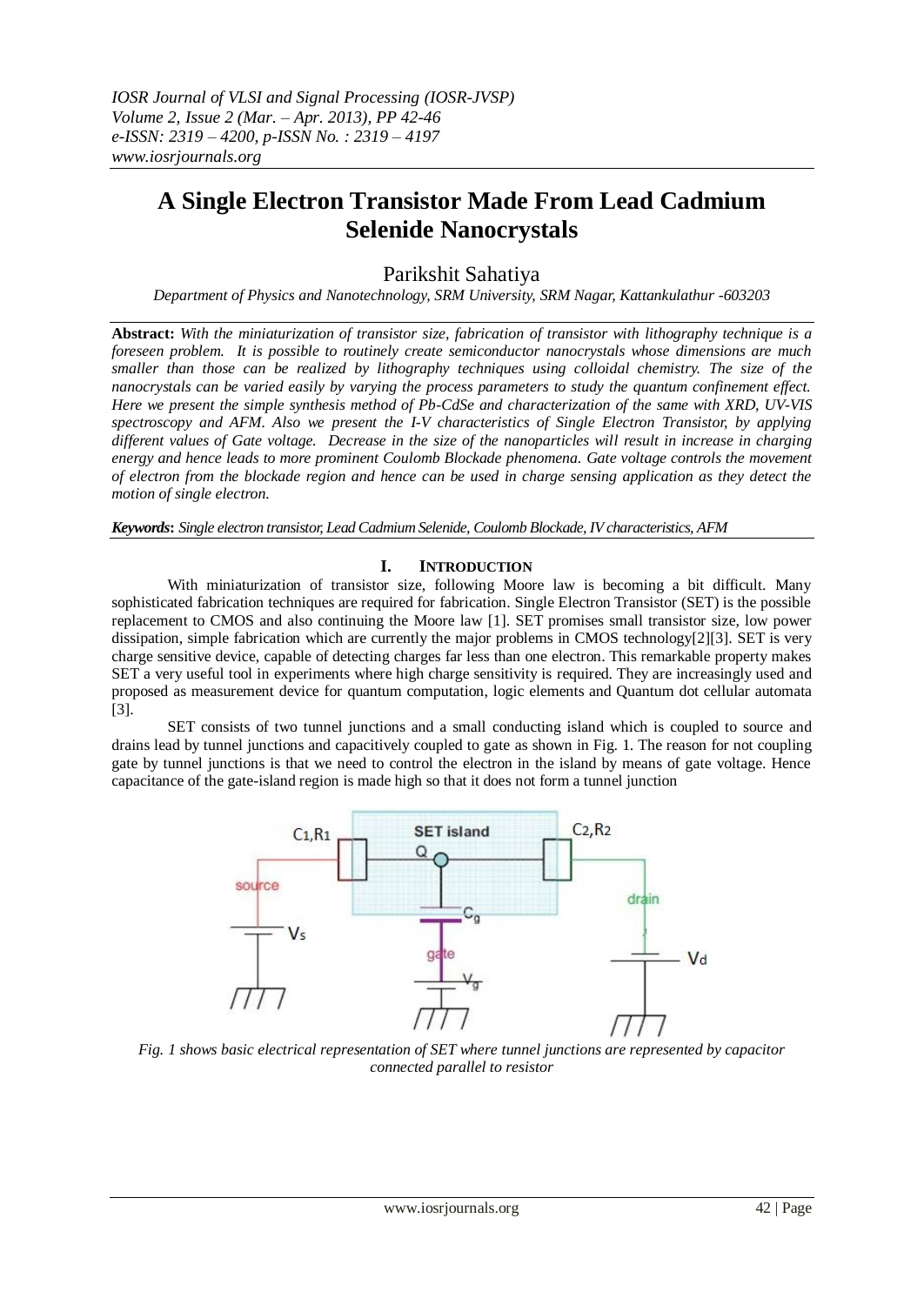

*Fig. 2 shows idealized diagram of SET with lead cadmium selenide nanocrytals with size 2.1 nm are spaced to closely bound Au leads*

#### **II. SET PHYSICS**

SET works on the principle of tunneling of charges from source to drain with voltage applied at gate terminal. It exhibits an important phenomena called Coulomb Blockade in which charge carrier will pass the island only after sufficient voltage exist across the capacitor. Tunnel junctions can be modeled as parallel combination of capacitor and tunneling resistance (In Fig. 1,  $C_1$  and  $R_1$  are the tunneling capacitance and tunneling resistance, similarly for  $C_2$  and  $R_2$ ). The effect of this tunneling resistance  $(R_T)$  should be weak to prevent charge of tunneling electrons to be delocalized over capacitor plates. For this,  $R_T$  should be very large but finite. An approximate analysis of  $R<sub>T</sub>$  can be done by uncertainty relation between time and energy which gives the value of  $R_T$ >>h/e2 to be 25.6k $\Omega$  [4]. Energy stored in capacitor is given by E=Q<sup>2</sup>/2C . For tunneling to occur, energy should be large and capacitance should be less. For macroscopic capacitor  $(C=1.1*10^{-13}F)$  the change in energy due to transfer of single electron is 1.16µeV (which is negligible).Nanoscale capacitor  $(C=1.1*10^{-19}F)$  yields a change of energy (1.1eV) which is appreciable fraction of electron volt. The capacitance measured with Lead Cadmium Selenide nanocrystals are in range of  $10^{-19}$ F.Hence, these nanocrystals are suitable for the tunneling phenomena.

The charging energy for capacitor is  $E = \frac{Q2}{20}$  $\frac{Q^2}{2C}$ . Now, let a single electron tunnel through the insulating layer from one end to another, energy stored in the field capacitor is E=(Q+e)2/2C.

Change in energy is∆E =  $\frac{-e(Q+\frac{e}{2})}{c}$ C

For tunneling to occur ∆E>0

Therefore,

 $\left(Q + \frac{e}{a}\right)$  $\frac{e}{2}$ ) > 0,0 > -e/2, V > -e/2C

Energy is conserved and since energy stored decreases upon tunneling the electron ends above Fermi level on the other side of junction. Note that upon tunneling the electron ends above Fermi level on the other side of junction. Note that upon tunneling voltage over the junction will decrease by  $\left| e/c \right|$ .

In order for tunneling to occur the condition is,  $-e/2C < V < e/2$ 



*Fig. 3 shows the I-V characteristic of SET with various value of Vds. (Resistance of the tunneling junction considered here is minimum which is 25.6KΩ). When we apply charging energy to gate, I<sup>d</sup> flows instantaneously*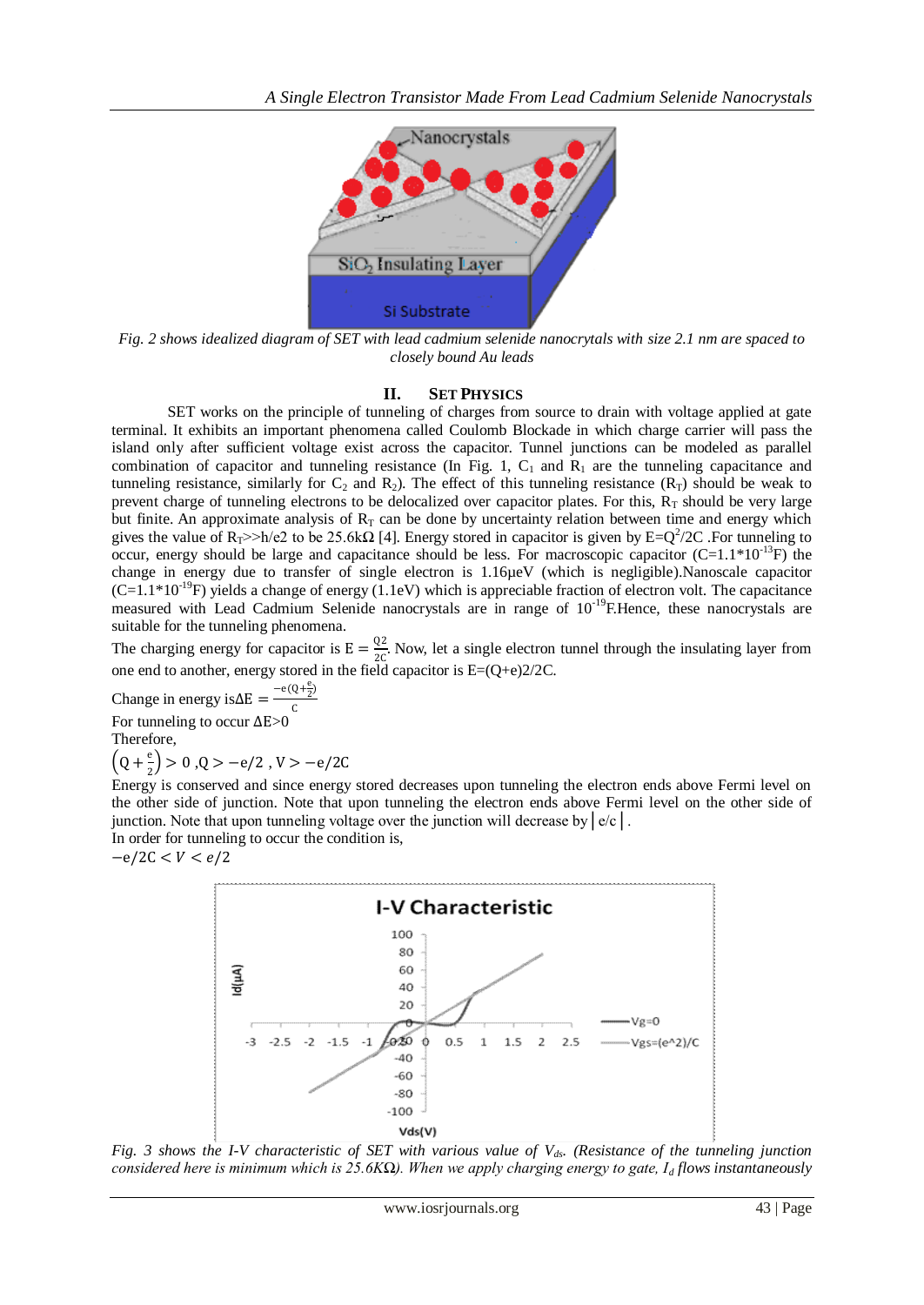*on application of Vds, while if gate voltage is kept zero then it takes energy from Vds to charge the island. The voltage needed to charge the island when Vg=0 is calculated as 0.72 V*

Temperature plays a vital role in coulomb blockade phenomena. Charging energy should be greater than thermal energy to observe coulomb blockade phenomena.

$$
\Delta E > \frac{KBT}{2}
$$

If we assume "n" number of electrons tunneling then,

$$
-\frac{\mathrm{ne}}{2\mathrm{C}} < V < \frac{\mathrm{ne}}{2\mathrm{C}}
$$

Therefore,  $n = \sqrt{\frac{CKT}{\epsilon_0^2}}$  $\frac{1}{e^2}$ , where n is the number of electrons that could be transferred due to thermal energy.

## **III. SYNTHESIS OF LEAD CADMIUM SELENIDE**

0.33g of Cadmium acetate and 0.05g of Lead acetate were dissolved in 40 ml of ethylene glycol and the solution was heated in an oven for few minutes (3-5 min).Selenium powder (0.05 g) was added in the solution. The solution was stirred with constant heating at  $300^{\circ}$  C using a magnetic stirrer at the speed of 600 rpm. The constant heating and stirring was carried out till a change of color from the initial - dark black to reddish brown was observed. Approximately, the time taken for the color change to appear was around 50 minutes. Once the reddish brown color was obtained the heating and stirring was halted immediately and the solution was allowed to cool down. The product obtained was centrifuged at 4000 rpm for 15 minutes. The resulting product was then dried overnight at  $78^{\circ}$  C using oven.



### **IV. RESULT& DISCUSSION**



*Fig. 4 shows the XRD result of Pb-CdSe which is having peaks at 2 Theta angles of 26.52 and 42.465*

**UV-VIS**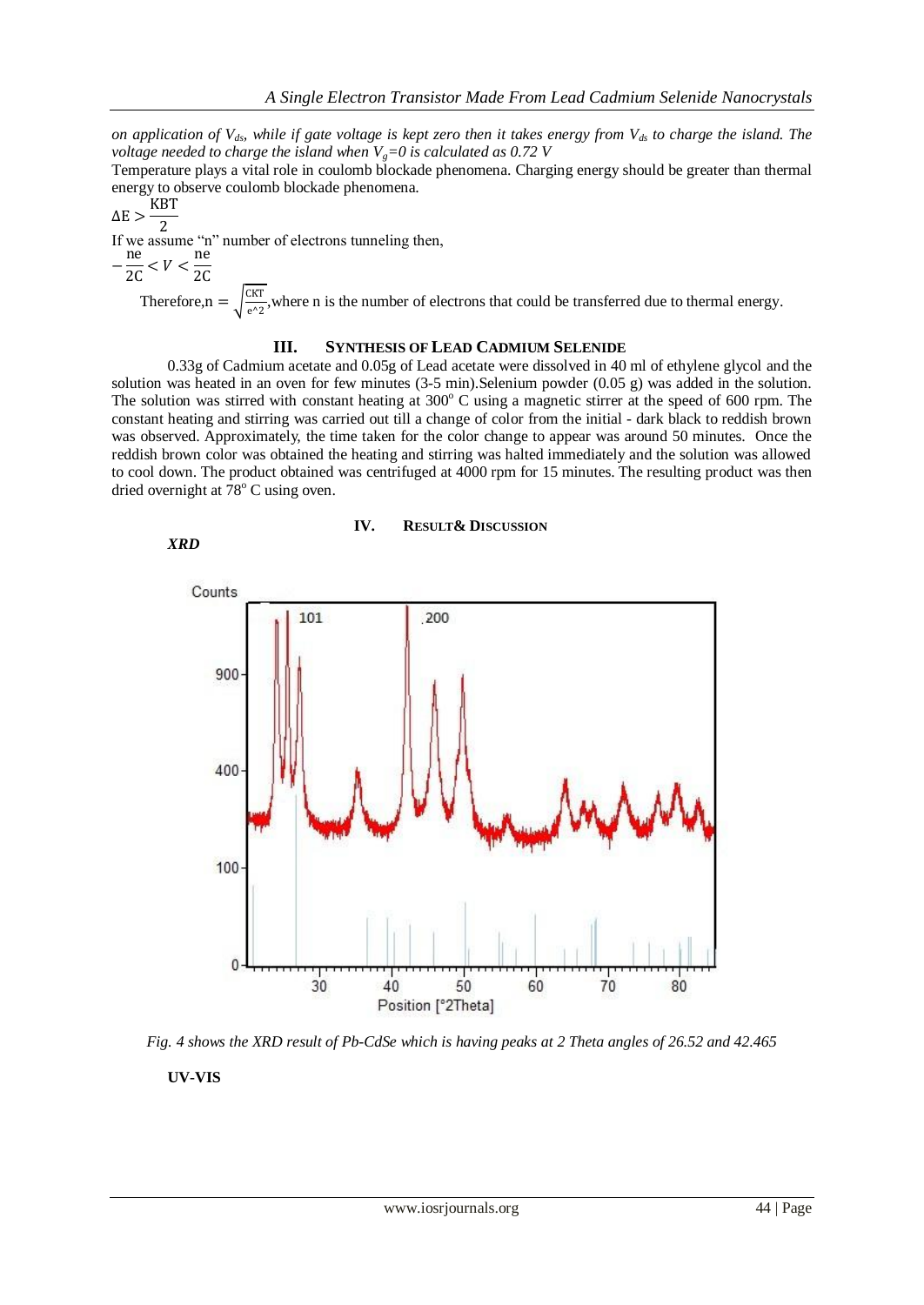

*Fig. 5 shows the UV-VIS spectroscopy result of Pb-CdSe nanoparticles which has absorbance at 684 nm.*



*Fig 6 shows the AFM image of Pb-Cdse nanoparticles. It can .be concluded that the particles are spherical in shape and the size of the nanoparticle is 2.1nm.*

XRD result of CdSe which is having peaks at 2 Theta angle of 26.52 and 42.465 and particle size is around 2.5nm which are in agreement with report in the literature [5][6][7][8]. The crystal structure is hexagonal. The peak at 2 Theta angle of 50.154 is due to lead.

UV-VIS spectroscopy result of Pb-CdSe nanopaticles which has absorbance at 684 nm. The peak at 369.60 nm is due to change of spectrum from UV to VIS. The reason for not having a rise in peak is due to low concentration of sample used. The band gap energy corresponding to the absorbed wavelength can be calculated by E=hc/wavelength, which comes out to be 2.9eV.

From AFM result it can be concluded that particles are spherical in shape and the size is 2.1 nm which is agreement with the result from XRD.